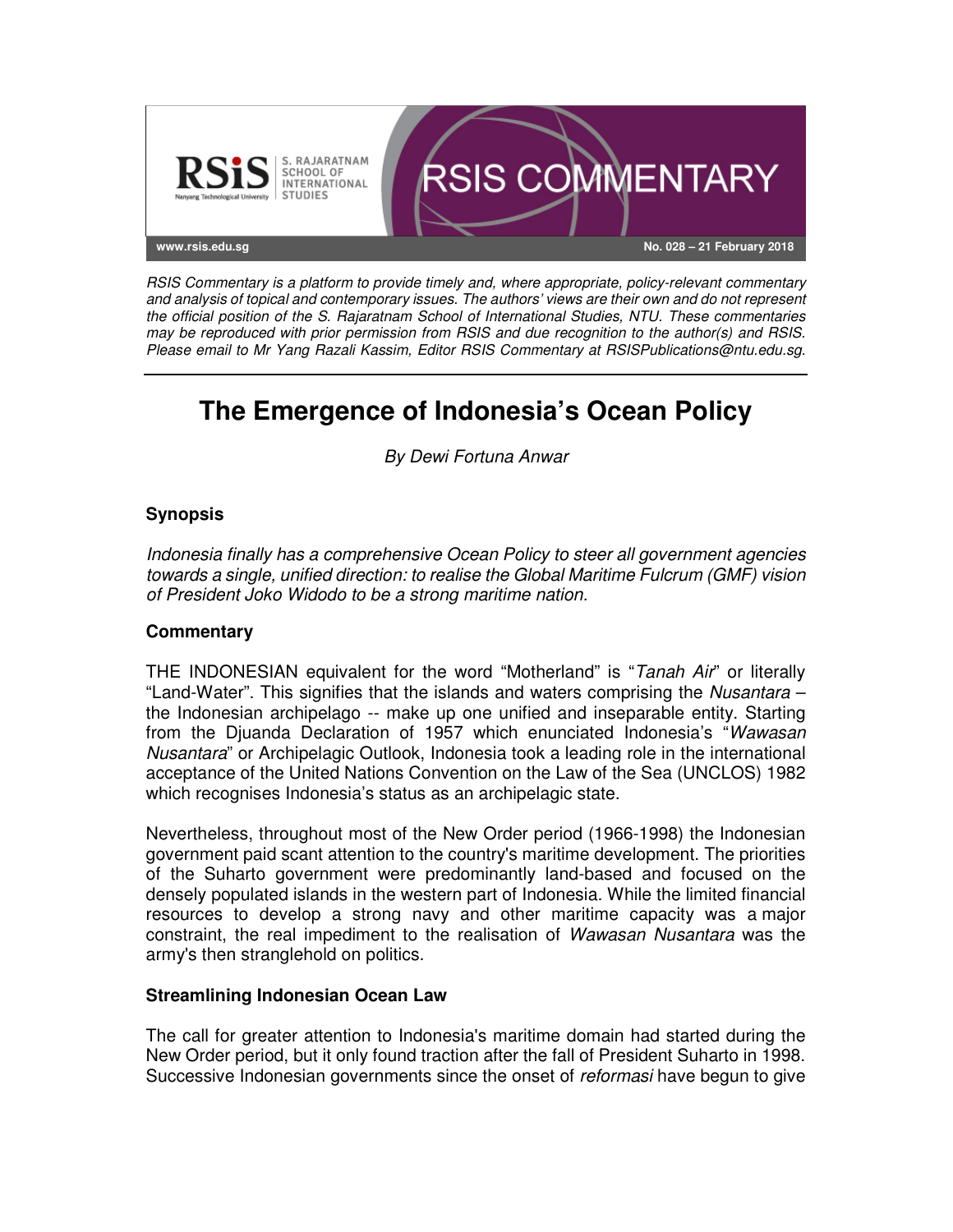more attention to Indonesia's archipelagic nature with its specific weaknesses and potentials.

Strengthening the Indonesian navy, ensuring better control over Indonesia's outermost islands, finalising maritime boundaries, improving law enforcement at sea to ensure the security and safety of navigation, husbanding the country's rich marine resources and improving sea transportation to reduce the isolation of the eastern islands have all become national priorities.

One of the problems faced by Indonesia over its maritime domain was that for a long time there was no single comprehensive ocean regulation. There were over a dozen laws which gave different ministries and agencies particular responsibilities at sea. Development activities were scattered over various central government ministries and agencies to the different levels of regional administrations without a clear roadmap, leading to disappointing results and inefficiency.

Institutional competitions were particular hazards to law enforcement at sea. The seriousness of the situation led to increasing calls for a more integrated policy on managing Indonesia's seas.

President Susilo Bambang Yudhoyono established a consultative body, the "*Dewan Kelautan Indonesia*" (Indonesian Maritime Council), in 2007 to help formulate a general policy on ocean affairs. President Yudhoyono signed the seminal Law Number 32 of 2014 on Ocean Affairs on 17 October 2014, just a few days before he stepped down. The move brought together salient elements scattered in different legislations pertaining to the management and development of Indonesia's maritime domain under one law.

Law Number 32/2014 became the legal basis for the establishment of the "*Badan Keamanan Laut*" (Maritime Security Board), a full-fledged agency responsible for ensuring security, safety and law enforcement at sea with a stronger mandate than the coordinating agency for security at sea "BAKORKAMLA" that it replaced.

#### **Indonesia as a "Global Maritime Fulcrum"**

While all the post-1998 presidents had given greater attention towards Indonesia's maritime domain, it is President Joko Widodo (Jokowi) who has elevated maritimerelated affairs to a national priority. Strengthening Indonesia's maritime identity was one of the campaign pledges put forward by President Jokowi, which he followed up with the plan to make Indonesia a "Global Maritime Fulcrum" (GMF) soon after being sworn in as president on 20 October 2014.

Jokowi created the new Coordinating Ministry for Maritime Affairs, which coordinates the Ministry for Maritime Affairs and Fishery, the Ministry of Transportation, the Ministry of Energy and Mineral Resources as well as the Ministry of Tourism, reflecting its economic thrust.

On 20 February 2017 Jokowi signed Presidential Decree Number 16 of 2017 concerning Indonesian Ocean Policy (IOP) which will be the primary reference point for all programmes and activities related to Indonesia's maritime domain. The goal of